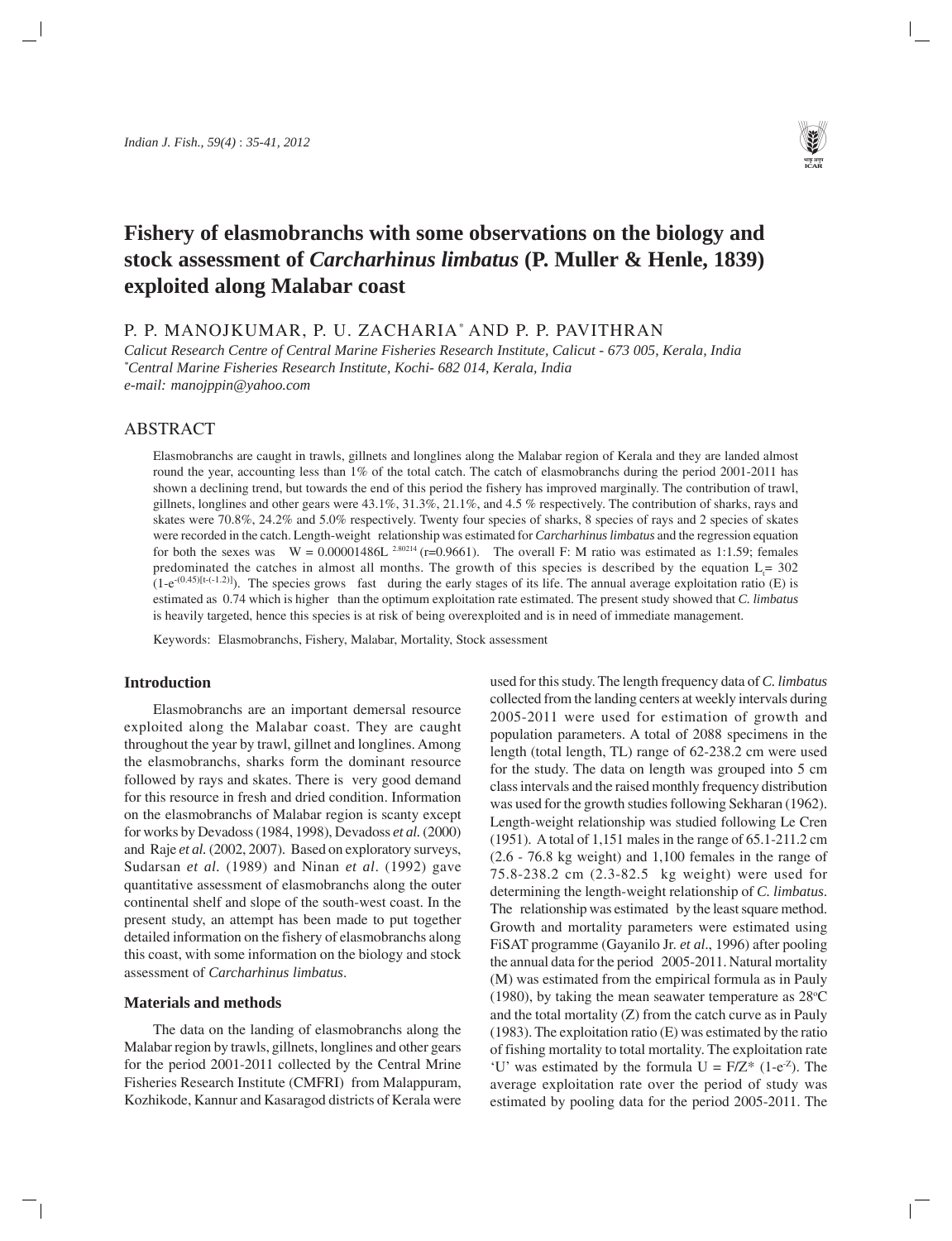length at first recruitment was taken as the smallest length in the length frequency distribution and the length at first capture was obtained as the mid length of the first peak in length frequency distribution. The spawning stock biomass and standing stock biomass was assessed using the Beverton and Holt model (Beverton and Holt, 1957).

## **Results**

#### *Fishery*

The total catch of elasmobranchs by all gears along the Malabar coast fluctuated between 279 t in 2010 and 1828 t in 2003 with an annual average of 775 t (0.4%). The contribution of trawls, gillnets, longlines and other gears were 43.1%, 31.3%, 21.1%, and 4.5% respectively. The catch showed a declining trend initially, but towards the end of the period the fishery improved marginally (Fig. 1). The contribution of sharks, rays and skates were 70.8%, 24.2% and 5.0% respectively (Fig. 2). Peak landings were noticed in January-May, when more than 60% of the elasmobranchs were landed (Fig. 3).



Fig. 1. Gearwise catch of elasmobranchs along Malabar coast



Fig. 2. Percentage composition of elasmobranchs during 2001-2011



Fig. 3. Monthwise average contribution of elasmobranchs during 2001-2011

## *Trawl fishery*

Elasmobranchs were incidentally caught by commercial trawlers of OAL 32-68' operating in 15-140 m depth range at a distance of 6-50 km from the shore depending upon the season and availability of fish. More than 70% of the trawlers carry out multiday fishing for 5-6 days and the rest, single day fishing. The cod end mesh size of trawl net ranged between 15 and 18 mm. Trawl fishery in Malabar region is based at Ponnani, Beypore, Puthiappa, Chombala and Azheekal. Elasmobranchs in trawls formed less than 1% of the catch. Yearwise landing has shown a decreasing trend from 799 t in 2001 to 63 t in 2009, and the average for this period was 333 t. The catch rate of elasmobranchs in trawl was less than 1 kg h-1 (Fig. 4).



Fig. 4. Gearwise catch rate of elasmobranchs during 2001-2011

#### *Gillnet fishery*

Gillnet fishery was observed throughout the year at Ponnani, Beypore, Chaliyam, Puthiappa, Vellayil, Elathur, Chombala, Quilandy and Azheekal. Elasmobranchs were observed in landings by gillnets operated from mechanised, motorised and non-mechanised crafts. Most of the gillnets were of 80-180 mm mesh. Surface set gillnets were used to target large sharks while the bottom set nets targeted small sharks and rays. The length of gillnets was highly variable and ranged from 1200 to 1800 m. In the Malabar region, the annual elasmobranch landings varied between 27 t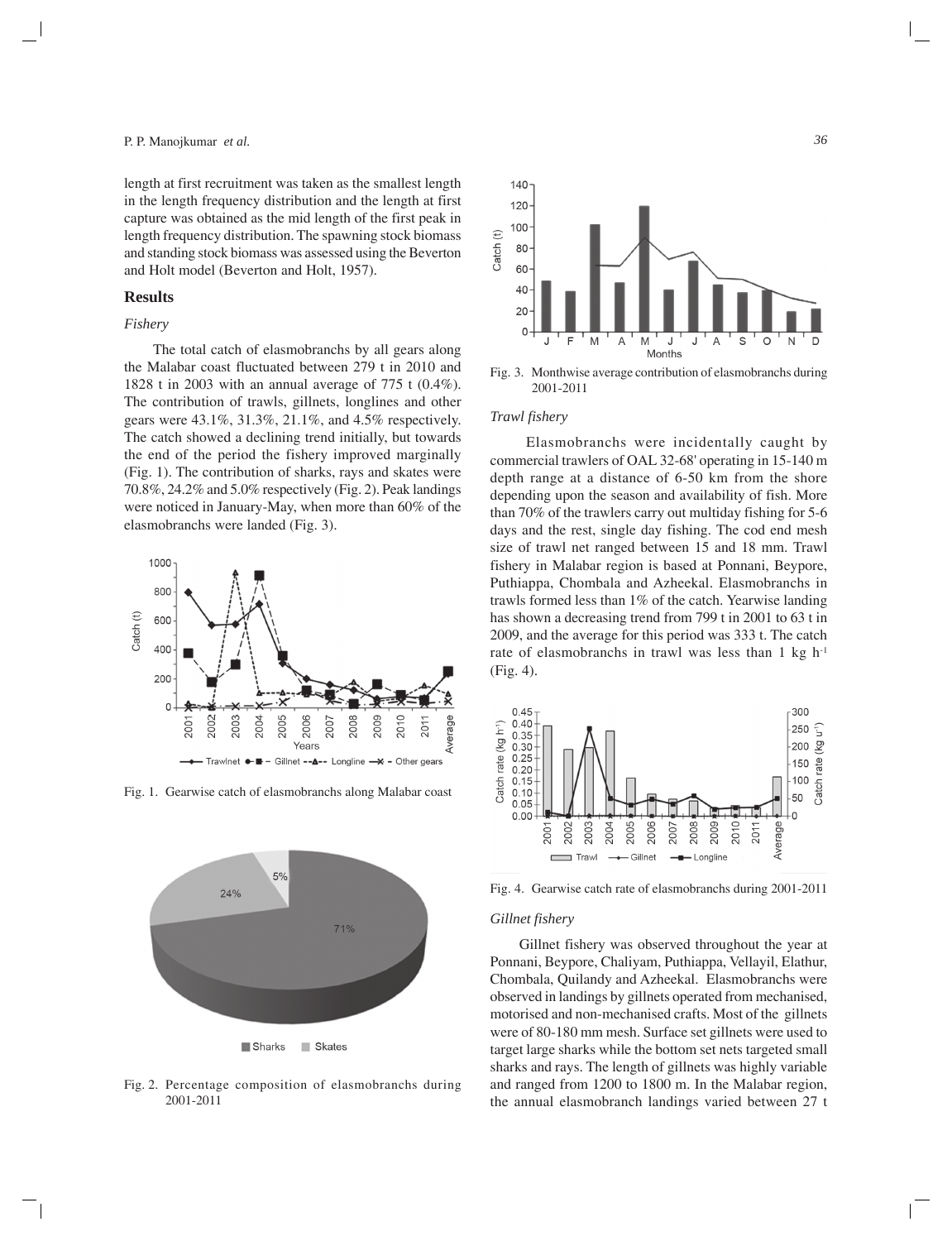(2008) and 915 t (2004), and the average catch for this period was 243 t. The elasmobranch landing showed a declining trend from 2005 onwards although the effort was around 2 million units. This decline may be due to high fishing pressure on coastal sharks. The annual catch rates of elasmobranchs in gillnet was around 1 kg unit-1**.** Bottom set and surface set gillnets were the primary gear employed in gillnet fishery. Soak time ranged between 8 and 12 h. Sharks, skates and rays contributed 76.3%, 0.80 % and 22.9 % respectively. The annual effort of gillnets also showed a reduction from 0.28 to 0.17 million fishing units and the annual average effort for the study period was 0.21 million fishing units. The catch rate also declined from 1.69 kg unit<sup>-1</sup> in 2005 to 0.67 kg unit<sup>-1</sup> in 2006. A reduction in the annual effort in gillnet was noticed during 2006 (Fig. 5).



Fig. 5. Annual effort expended by different gears along the Malabar coast

Table. 1. Gearwise species composition (%) of sharks and rays in Malabar region during 2001-2011

| Species                 | Trawl                    | Gillnet        | Longline                 | Others                   | Average |
|-------------------------|--------------------------|----------------|--------------------------|--------------------------|---------|
| <b>Sharks</b>           |                          |                |                          |                          |         |
| Alopias vulpinus        | 0.41                     | 1.34           | 3.15                     | 6.55                     | 2.86    |
| Carcharhinus dussumieri | 4.05                     | $\overline{a}$ | 4.92                     | ÷,                       | 2.24    |
| C. falciformis          | 0.15                     | ÷,             | 0.74                     | ÷,                       | 0.22    |
| C. limbatus             | 27.48                    | 40.73          | 51.44                    | 50.64                    | 42.57   |
| C. longimanus           | ÷,                       |                | 0.37                     | $\overline{\phantom{0}}$ | 0.09    |
| C. macloti              | $\bar{a}$                | $\overline{a}$ | 0.18                     | ÷,                       | 0.05    |
| C. melanopterus         | 27.46                    | 16.80          | 9.03                     | 18.72                    | 18.00   |
| C. obcsurus             | ÷,                       | $\overline{a}$ | 0.54                     |                          | 0.14    |
| C. sorrah               | 15.45                    | 8.19           | 8.93                     | 1.73                     | 8.58    |
| C. amblyrhynhoides      | $\bar{\phantom{a}}$      |                | 1.04                     | ÷,                       | 0.26    |
| C. brevipinna           | 0.15                     |                | 0.31                     | ÷,                       | 0.12    |
| C. leucas               | L,                       |                | 0.52                     | 3.15                     | 0.92    |
| Chiloscyllium indicum   | 2.25                     |                | 0.12                     | $\overline{a}$           | 0.59    |
| Echinorhinus brucus     | L,                       |                | $\overline{a}$           | 0.24                     | 0.06    |
| Galeocerdo cuvier       | 0.28                     |                | 0.74                     | 1.69                     | 0.68    |
| G. obscurus             | L,                       | 0.89           | ÷,                       |                          | 0.22    |
| Hemipristis elongatus   | 0.15                     |                | $\overline{a}$           |                          | 0.04    |
| Isurus oxyrinchus       |                          |                | 0.92                     |                          | 0.23    |
| Rhizoprionodon acutus   |                          |                | 1.19                     |                          | 0.30    |
| R. oligolinx            |                          |                | 0.25                     |                          | 0.06    |
| Scoliodon laticaudus    | 6.36                     | 1.98           | $\overline{a}$           |                          | 2.08    |
| Sphyrna lewini          | 0.81                     | 7.50           | 0.88                     | 2.34                     | 2.88    |
| S. zygaena              | 15.02                    | 22.58          | 14.46                    | 14.94                    | 16.75   |
| Triaenodon obesus       | $\overline{\phantom{a}}$ | L.             | 0.27                     | $\overline{a}$           | 0.07    |
| Rays                    |                          |                |                          |                          |         |
| Species                 | Trawl                    | Gillnet        | Longline                 | Others                   | Average |
| Gymnura macrura         | 15.00                    | 9.24           |                          |                          | 6.06    |
| G. poecilura            | 3.45                     | 3.51           |                          |                          | 1.74    |
| Dasyatis uarnak         | 4.68                     | 17.33          | 29.85                    | 21.66                    | 18.38   |
| D. bleekeri             | 8.05                     | 13.73          | 11.98                    | 11.56                    | 11.33   |
| D. sephen               | 5.02                     | 3.78           | 7.97                     | 8.34                     | 6.28    |
| Aetobatus narinari      | 57.92                    | 51.92          | 22.96                    | 30.52                    | 40.83   |
| Mobula sp.              | 5.88                     | 0.17           | 27.24                    | 27.26                    | 15.14   |
| Rhinoptera javanica     | $\overline{\phantom{a}}$ | 0.32           | $\overline{\phantom{a}}$ | 0.68                     | 0.25    |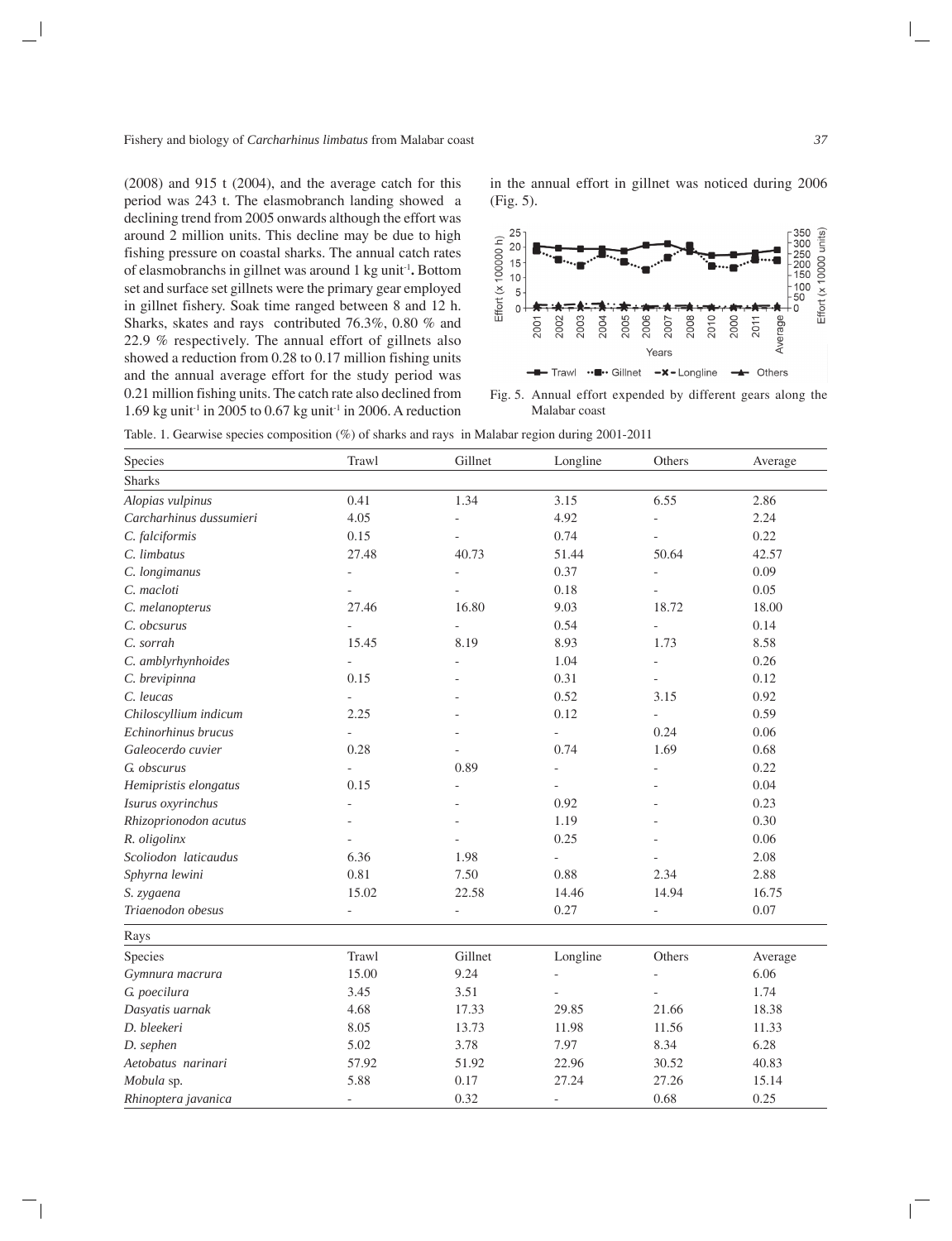#### *Longline fishery*

Longline fishery is mainly based at Azheekal in Kannur and Elathur and Chaliyam in Calicut. Introduction of multiday fishing by longliners by the migrating fishermen from Thuthur between Kanaykumari and Ratnagiri based at Azheekal enabled extension of fishing grounds along the entire south-west coast. The fishery commences in November and extends up to May. About 400-800 hooks of size number 2 are employed from each boat at a depth range of 100-200 m, and the units remain in the sea for nearly 5-15 days. The average longline contribution was 163 t (19.3 %) and it ranged between 1 t (2002) and 934 t (2003). The catch rate showed a decreasing trend from 252 kg unit<sup>-1</sup> in 2003 to 20.3 kg unit<sup>-1</sup> in 2008. Highest catch rate was recorded in March and lowest in July and the average catch rate observed was 38.8 kg unit<sup>-1</sup>. The average contribution of sharks and rays in this gear was 97.3% and 2.7% respectively.

## *Species composition*

Species composition of elasmobranchs landed during 2001-11 is given in Table 1. In all, 24 species of sharks, 8 species of rays and 2 species of skates were recorded in the catch *C. limbatus* (42.6%) was the dominant species among sharks, followed by *Carcharhinus melanopterus* (18.0%), *Sphyrna zygaena* (16.7%), *Carcharhinus sorrah* (8.6%), *Sphyrna lewini* (2.9%), *Carcharhinus. dussumieri* (2.2%) and *Scoliodon laticaudus* (2.1%). Gearwise contribution of different species showed that *C. limbatus*, *C. melanopterus*, *S. zygaena* were the most commonly seen species in all the gears. Besides the common species usually found in the catches, other species of sharks have also emerged in the longline and trawl fishery. *Alopias vulpinus, Carcharhinus longimanus, Carcharhinus. obscurus, Carcharhinus leucas, Echinorhinus brucus, Isurus oxyrinchus* and *Triaenodon obesus* started to appear in the fishery from 2005 onwards. In the beginning, these species especially, *A. vulpinus*, were caught occasionally. Now they are seen regularly in longline catches from September to May. Increase in the depth and area of fishing operations has resulted in a change in species composition of sharks.

Eight species of rays belonging to 5 genera were observed in the fishery. *Aetobatus narinari* (40.8%) was the most common species found in the catch, followed by *Dasyatis uarnak* (18.3%), *Mobula* spp, (15.1%), *Gymnura micrura* (12.1%), *Dasyatis sephen* (6.2%), *Gymnura poecilura* (3.48%) and *Rhinoptera javanica* (0.5%). *Rhynchobatus djiddensis* and *Rhina ancylostoma* were the only two species of skates found in the fishery. They were occasionally found in the trawl landings.

#### *Biology of C. limbatus*

## *Size distribution*

The catch of *C. limbatus* in trawl was supported by individuals in the size range of 60-152.1 cm with 90.2 cm as mean size. The major share, accounting for 62.5% of the catch in number, was supported by individuals in the size range of 91-120 cm. The size of *C. limbatus* caught in gillnet was relatively bigger, 62.1-162.8 cm, compared to those caught by trawl net, and the major share of the gllnet catch was dominated by individuals in the size range of 120-140 cm. The size of *C. limbatus* caught in longlines was much larger, being in the range of 94.8 to 238.2 cm with mean size of 135 cm compared to those caught in gillnet and trawl net. This fishery was sustained mainly by individuals in the size range of 120 - 180 cm, representing 75% of the catch. Yearwise fluctuation in the mean size in all these gears has shown that the mean size has declined. Observations for the seven-year period show that there was a marginal decline in the size of *C. limbatus* occurring in the trawl and longline fisheries (Fig. 6).

## *Length -weight relationship*

The length-weight equations for both the sexes were derived as:

Female: W = 0.00001472 L 2.8514 (r=0.9512) Male: W = 0.000015005 L 2.8215 (r=0.9665)

Analysis of covariance showed that there was no significant difference at 5% level between sexes and the common equation was:

 $W = 0.00001486L^{2.80214}$  (r=0.9661)

#### *Sex ratio*

The females of *C. limbatus* grow larger and live longer than the males. The largest female measured during this study period was 238.8 cm and the male 211.2 cm. Month-wise distribution of sex ratio of 2088 specimens of *C. limbatus* (average of seven years) is given in Fig. 7. The overall male-female ratio being 1: 1.59, females dominated males in almost all months. Chi-square test indicated that the differences noticed in the ratio were not significant at 5% level.

### *Growth parameters*

Growth parameters estimated for *C. limbatus* by studying the modal progression of cohorts over time were  $L_{\infty}$  = 302 cm and K = 0.45 The growth of this species is described by the equation  $L_t = 302$  (1-e<sup>-(0.45) [t-(-1.2)]</sup>). This shows that the species grows fast during the early stages of its life. They attain 64.92, 89.6, 111.7, 131.5, 149.3, 165.2, 179.4, 192.2, 203.6 and 214.6 cm at the end of  $1<sup>st</sup>$  to  $10<sup>th</sup>$ years. The minimum age of the fish in the catch was 1 year,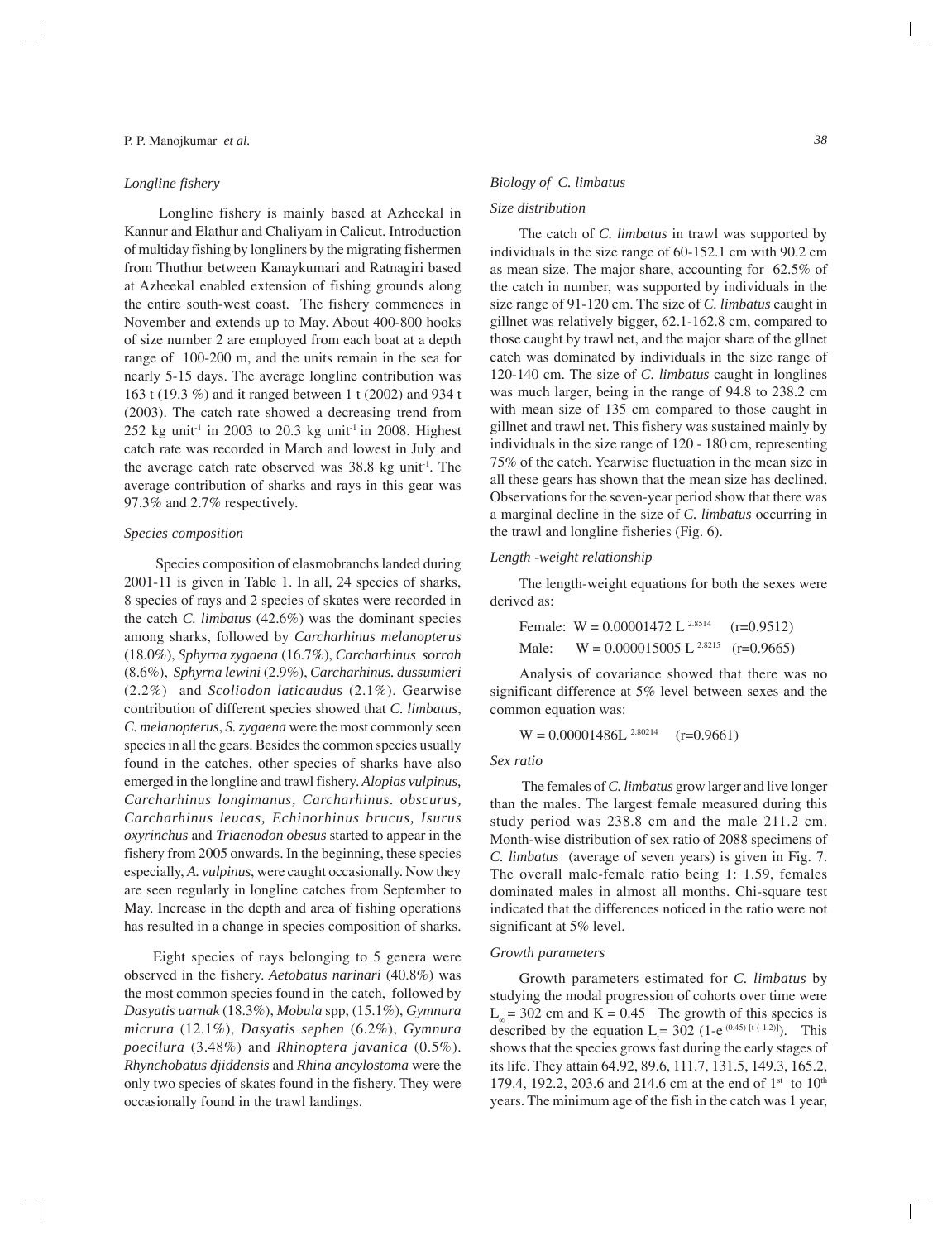Fishery and biology of *Carcharhinus limbatus* from Malabar coast





Pooled





Fig. 6. Length frequency distribution of *C. limbatus* in different gears during 2005-2011

with 3-5 years as the dominant age group constituting the fishery.

### *Mortality parameters*

The estimated Z ranged between  $1.89$  y<sup>-1</sup> (2006) and 2.73 y<sup>-1</sup> (2005). The natural mortality (M) was 0.54 y<sup>-1</sup>. Fishing mortality (F) ranged between  $2.19 \text{ y}^{-1}$  (2005) and 1.35  $y<sup>-1</sup>$  (2006) and the average for this period was  $1.68 \text{ y}^{-1}$  (Table.2).

# *Status of the stock*

The length at first capture (Lc) and length at recruitment (Lr) of *C. limbatus* were estimated as 94.5 cm and 60.2 cm respectively. Relative yield per recruit (Y/R) was maximum for an exploitation ratio (E) of 0.80 (2005) and minimum of 0.69 (2009). The average exploitation ratio



Fig. 7. Sex ratio of *C. limbatus* during 2005-2011

(E) was estimated as 0.74, which is higher than the optimum exploitation rate estimated by the Beverton and Holt method. The spawning stock biomass (SSB) varied from 31 t (2009) to 402 t (2005) and the average SSB for this

Table.2. Estimates of total mortality (Z), fishing mortality (F), natural mortality (M), Exploitaion rate (U), Exploitation ratio (E) SSB, St.SB and yield of *C. limbatus*

| Year    | Ζ    | F    | M    | U    | E    | SSB(t) | St.SB(t) | Yield $(t)$ |  |  |
|---------|------|------|------|------|------|--------|----------|-------------|--|--|
| 2005    | 2.73 | 2.19 | 0.54 | 0.74 | 0.80 | 189    | 402      | 418         |  |  |
| 2006    | 1.89 | 1.35 | 0.54 | 0.66 | 0.71 | 142    | 285      | 221         |  |  |
| 2007    | 2.05 | 1.51 | 0.54 | 0.64 | 0.74 | 64     | 138      | 135         |  |  |
| 2008    | 2.18 | 1.64 | 0.54 | 0.66 | 0.75 | 97     | 168      | 100         |  |  |
| 2009    | 2.24 | 1.70 | 0.54 | 0.67 | 0.69 | 31     | 61       | 74          |  |  |
| 2010    | 2.12 | 1.58 | 0.54 | 0.65 | 0.75 | 70     | 70       | 71          |  |  |
| 2011    | 2.26 | 1.77 | 0.54 | 0.71 | 0.78 | 34     | 65       | 63          |  |  |
| Average | 2.21 | 1.68 | 0.54 | 0.68 | 0.75 | 90     | 170      | 156         |  |  |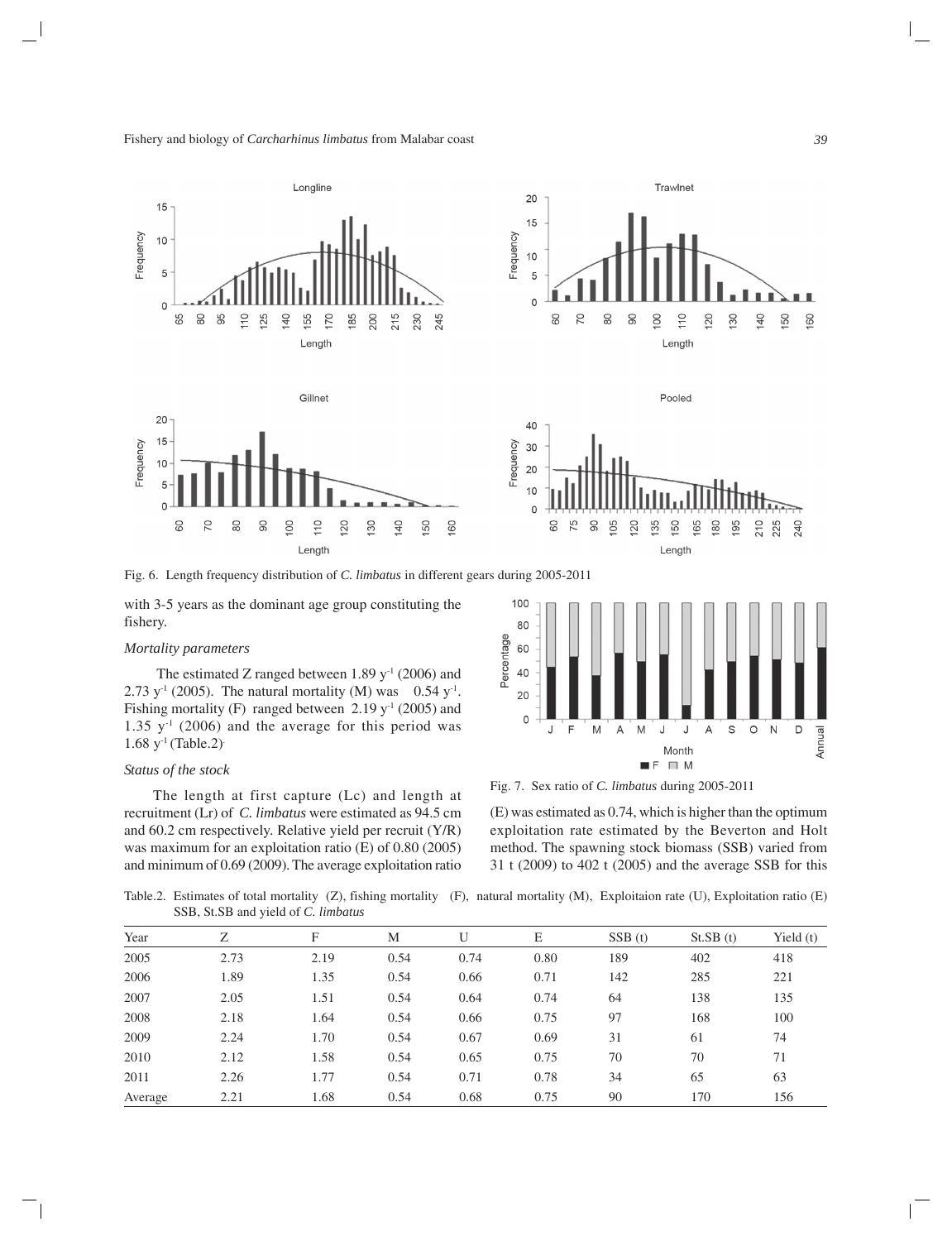period was 90 t. The standing stock biomass (StSB) estimated ranged from 61 t (2009) to 402 t (2005) and the average for this period was 170 t.

#### **Discussion**

Elasmobranch fishery along the Malabar coast expanded rapidly as bycatch of accelerated multiday trawling, gillnetting and longlining. At the same time, demand for elasmobranch meat (in fresh or processed form) and byproducts steadily increased.While the annual elasmobranch landings decreased over the period between 2001 and 2011, the teleost landings also decreased, suggesting that there has not been an obvious shift in target taxa (Manojkumar and Pavithran, 2011). Between 1992 and 1999 the fishing fleet decreased by 23.1% and total landings declined for all species of fishes and invertebrates. During this period elasmobranch landings decreased by 32.7% suggesting that a reduction in the size of the fishing fleet alone did not account for the decline in elasmobranch landings (Devadoss *et al*., 2000). The increase in landings between 2001 and 2004 could have been the result of increasing demand. One possible scenario is that an interest in marketing elasmobranchs was rekindled when deep-sea sharks were caught in large numbers in longline and gillnet fishery. When the value of the meat was recognised and demand grew, elasmobranchs may have been increasingly targeted during the late 1980's and early 1990's. Traditional longline fishers of Malabar in north Kerala are also known to conduct shark fishing in certain locations like Elathoor (Vivekanandan, 2001).

Some of the elasmobranch species landed during the period of study were of rare occurrence. These included *Torpedo* spp., *I. oxyrinchus*, and *E. brucus*. *A. vulpinus* demonstrated increased landings and a significantly increased price over the period of study. As these species may be subjected to commercial exploitation, their stocks should be monitored closely, allowing the formulation of adequate management strategies. Changes in the species composition of elasmobranchs as a result of extension of fishing ground are noteworthy.

Seasonal abundance in the present study shows a similar pattern as observed by Ninan *et al.* (1992) along the south-west coast, including the Wadge Bank, with high catch rate during September-March. Devadoss (1977), Devadoss *et al.* (1989) and Grace Mathew (1996) also noticed a similar pattern of seasonal abundance and has correlated this with the availability of pelagic fish stock like sardines, mackerels *etc*. during this period. Along the Malabar coast, there is more concentration of elasmobranchs, especially of sharks in the shallower strata during April-October. Results showed that *C. limbatus* was the most abundant shark species caught both in the

Malabar and adjacent areas. Increased demand for shark fins and meat encouraged the fishermen to expand the fishing operations and catch sharks of families other than Carcharhinidae, with larger fins and better meat quality.

The 'K' value estimated in *C. limbatus* is very low. According to Beverton and Holt (1959) 'K' is associated with the lifespan of the fishes. Beverton and Holt (1959) also found that the M/K values would normally range from 1.5 to 2.5. Sparre and Venema (1993) reported that since most of biological process goes faster at high temperature within a limit, natural mortality could be related to environmental temperature. The exploitation ratio estimated for *C. limbatus* is high which shows the intensity of fishing pressure on this resource. Elasmobranch populations are thought to be easily overexploited because of their relatively slow growth rates, long gestation period, and low fecundity (Holden, 1974; 1977). As apex predators in complex marine ecosystems, sharks have an important ecological role.

The present study focused on elasmobranchs, which are known to be biologically vulnerable to overfishing. Many demersal elasmobranch species are taken as bycatch in mixed demersal fisheries of Malabar in trawls, gillnets and longlines. The growing international market for shark fins is an important factor driving the expansion of shark fisheries worldwide. In India, a growing but largely informal shark fin export market has led to substantially increased pressure on shark stocks over the last few decades. Elasmobranchs being heavily targeted, this resource is at risk of being overexploited and is in need of immediate management.

## **Acknowledgements**

The authors are extremely thankful to Dr. G. Syda Rao, Director, Central Marine Fisheries Research Institute, Cochin for encouragement.

## **References**

- Beverton, R. J. H. and Holt, S. J. 1957. On the dynamics of exploited fish populations. *Fish Inves. Minist. Agric. Food,* G.G. (2 Sea Fish), 19: 533 pp.
- Beverton, R. J. H. and Holt., S. J. 1959. A review of the lifespans and mortality rates of fish in nature and their relation to growth and other physiological characteristics. In: CIBA foundation colloquia on ageing. *The life span of animals,* 5: 142-180.
- Devadoss, P. 1984. On the incidental fishery of skates and rays off Calicut. *Indian J*. *Fish*.31(2): 285-292.
- Devadoss, P., Kuthalingam, M. D. K. and Thiagarajan, R.. 1989. Present status and future prospects of elasmobranch fishery in India. *CMFRI Bull.*, 44: 188-199.
- Devadoss, P. 1998. Growth and population parameters of the spade nose shark, *Scoliodon laticaudus* from Calicut coast. *Indian J. Fish*., 45 (1): 29-34.